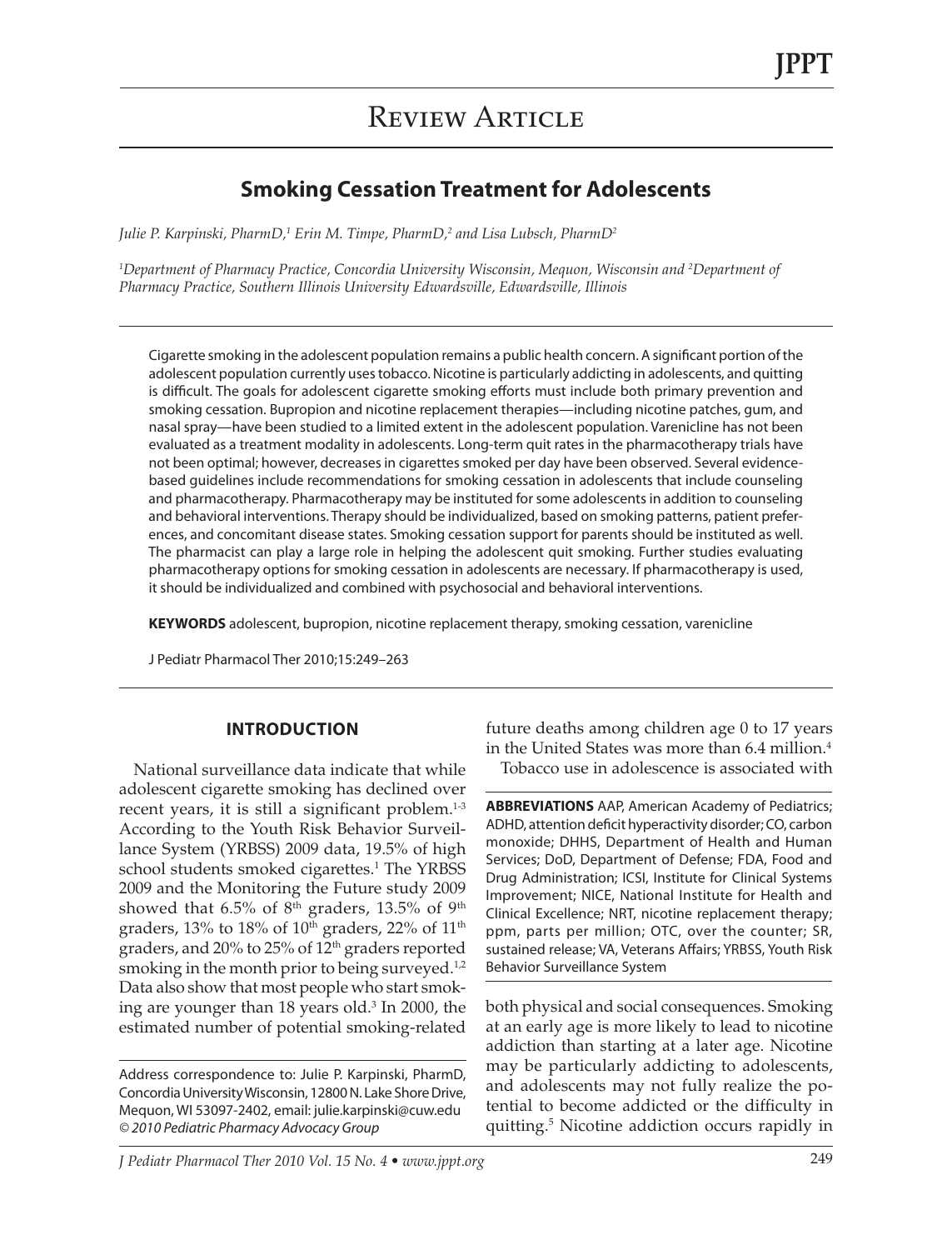#### Table 1. Evidence-based Smoking Cessation Guidelines and Reports\*

| <b>Organization</b>                                            | <b>Publication</b>                                                                                                                                                                                                             |
|----------------------------------------------------------------|--------------------------------------------------------------------------------------------------------------------------------------------------------------------------------------------------------------------------------|
| U.S. Department of Health and Human Services                   | Treating Tobacco Use and Dependence: 2008 Update-<br>Clinical Practice Guideline <sup>12</sup>                                                                                                                                 |
| Department of Veterans Affairs / Department of<br>Defense      | VA/DoD Clinical Practice Guideline for the Management<br>of Tobacco Use <sup>13</sup>                                                                                                                                          |
| Institute for Clinical Systems Improvement                     | Health Care Guideline: Preventive Services for Children<br>and Adolescent, 15 <sup>th</sup> edition <sup>14</sup>                                                                                                              |
| National Institute for Health and Clinical Excellence          | Smoking cessation services in primary care, pharmacies,<br>local authorities and workplaces, particularly for manual<br>working groups, pregnant women and hard to reach<br>communities (Public health quidance) <sup>15</sup> |
| American Academy of Pediatrics Committee on<br>Substance Abuse | Tobacco as a substance of abuse (Technical report) <sup>5</sup>                                                                                                                                                                |
| American Cancer Society                                        | Cancer Prevention & Early Detection Facts & Figures 2009 <sup>10</sup>                                                                                                                                                         |

*\*VA/DoD indicates Department of Veterans Affairs/Department of Defense.*

adolescents; 25% of adolescents who smoke show signs of addiction within 1 month. In addition to nicotine dependence, cigarette smoking causes many well-known ill effects, including increased pulmonary and cardiovascular diseases and increased risk for lung cancer. Behaviors such as being involved in fights, carrying weapons, attempting suicide, engaging in high-risk sexual behavior, and using alcohol and other drugs are also more likely to occur in adolescents who smoke cigarettes.<sup>6,7</sup>

Adolescents who regularly use tobacco have as much difficulty with cessation, withdrawal symptoms, and relapse as adults. The Fagerström Test for Nicotine Dependence (and modified versions) is used to assess nicotine dependence.<sup>8</sup> Results of the questionnaire are interpreted similarly to the interpretation method used for adults; scores equal to or greater than 6 (scale 0-10) indicate a high degree of dependence. According to the YRBSS, approximately half (50.8%) of adolescents who currently smoked cigarettes tried to quit in the previous 12 months.<sup>1</sup> The Centers for Disease Control and Prevention analyzed survey data from the YRBSS and found that very few high school students (12%) who ever smoked cigarettes daily were able to successfully quit smoking, although most (61%) had tried.<sup>9</sup>

To reduce mortality and morbidity from tobacco use, the goal must be two-fold: 1) prevent initiation of cigarette smoking and 2) help current smokers quit. The American Cancer Society 2015 Nationwide Objectives include reducing the proportion of high school students who currently smoke to less than 10% and who use smokeless tobacco to less than 1%.<sup>10</sup> Additionally, Healthy People 2010 aims to reduce adolescent use of tobacco products from the 1999 baseline of 40% to 21%, and the use of cigarettes specifically from 35% to 16% (Objective 27-2).11

#### **LITERATURE REVIEW**

The following is a review of the pharmacotherapy literature regarding options for nicotine dependence in the adolescent population. Included will be a discussion of efficacy, safety, and other issues surrounding the use of bupropion and nicotine replacement therapy (NRT) specific to this population. Although the importance of behavioral therapy and counseling is recognized, it is beyond the scope of this review to include a detailed account of its effectiveness. The reader is referred to treatment guidelines and primary literature for more information on behavioral interventions. In addition, noncigarette forms of tobacco (e.g., chewing tobacco) will not be discussed.

#### **Evidence-Based Guidelines**

Several guidelines, position statements, and resources are available for guiding smoking cessation programs for the adolescent population (Table 1). The American Cancer Society recom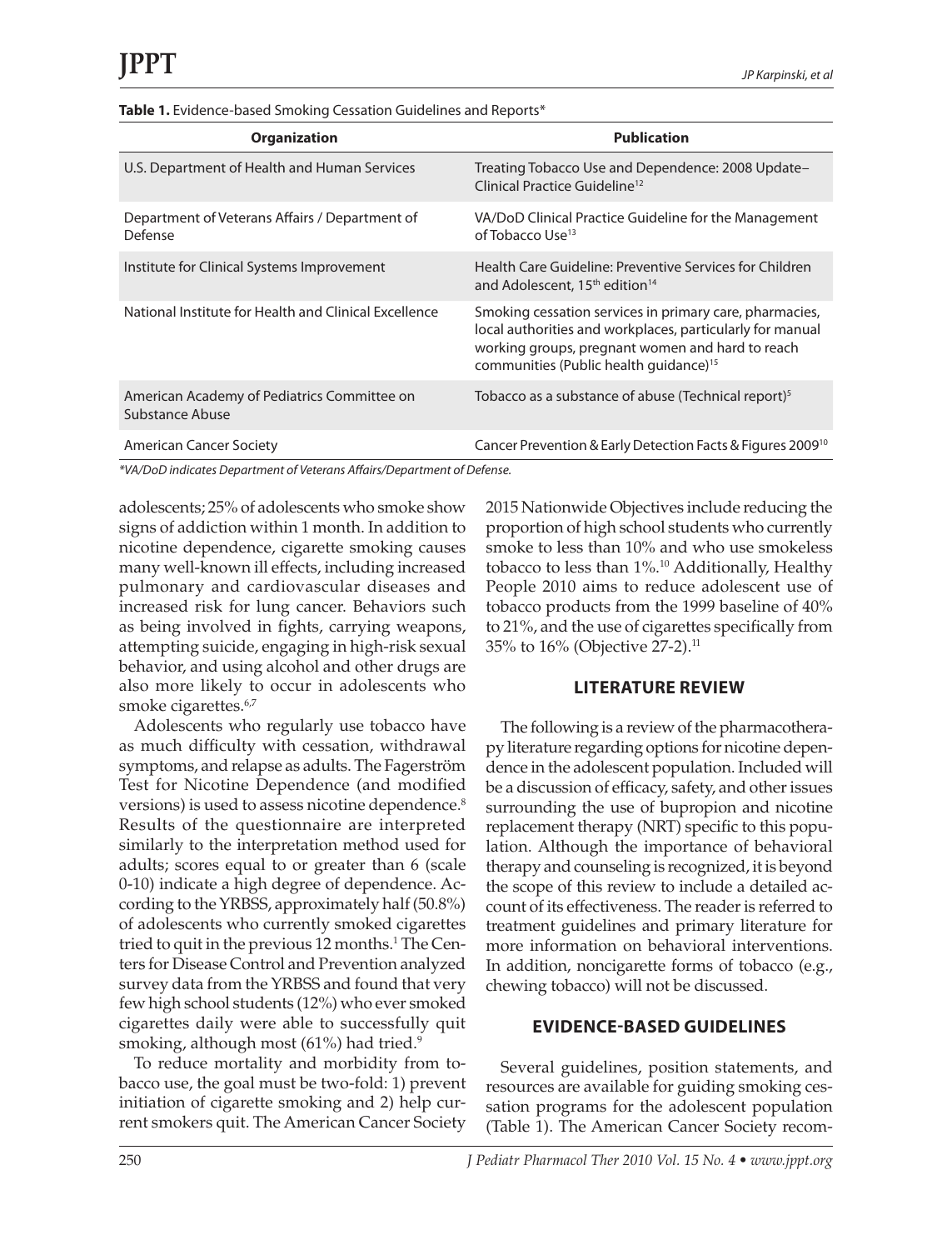mends that youth be included in smoking cessation initiatives, recognizing that support and encouragement are important for this age group in particular.<sup>10</sup> The United States Department of Health and Human Services (DHHS), the Department of Veterans Affairs (VA)/Department of Defense (DoD), the Institute for Clinical Systems Improvement (ICSI), and the National Institute for Health and Clinical Excellence (NICE) have published recommendations for smoking cessation among adolescents.12-15 The American Academy of Pediatrics (AAP) Committee on Substance Abuse published a technical report describing tobacco as a substance of abuse in pediatric and adolescent patients; in the report, the committee encouraged education, prevention, screening, and treatment.<sup>5</sup> While the AAP's recommendations for treatment guidance differ from those of the DHHS guidelines, AAP strongly encourages behavioral interventions and recommends that pediatricians familiarize themselves with pharmacotherapies such as nicotine replacement, bupropion, and varenicline.

In their guidelines, both the DHHS and the VA/ DoD state that all pediatric patients and their parents should be routinely screened for tobacco use by their health care professionals.<sup>12,13</sup> Health care professionals are advised to send a strong message of abstinence and to offer cessation advice and interventions when either the adolescent patients or their parents smoke. In contrast with the 2000 DHHS guidelines, the 2008 update does not recommend the use of medications to treat nicotine dependence in adolescents.12 Although the DHHS recognizes that NRT has been shown to be safe in adolescents, the lack of long-term efficacy data for NRT or bupropion prompted the deletion of this recommendation. The guideline now recommends counseling and behavioral interventions for this group. Specific methods and recommendations are discussed in further detail in the guideline.

The VA/DoD guidelines also recommend counseling and behavioral interventions for adolescents. However, adolescent patients who have evidence of nicotine dependence and who express a desire to quit tobacco use may be offered NRT or bupropion sustained release (SR). Nonetheless, pharmacotherapy is listed as an intervention that "may be considered"; within the guidelines, pharmacotherapy is considered as grade C evidence, because of positive results in a small amount of good-to-fair literature.13

In contrast, the ICSI guidelines recommend pharmacotherapy to aid smoking cessation efforts.14 The guidelines state that providers should address tobacco use status and provide cessation services at every opportunity. Services should include counseling and other support systems plus medications for smoking cessation in all patients who do not have contraindications. Specific medications are not specified.

NRTs with behavioral interventions are recommended in the NICE guidelines for patients with nicotine dependence beginning at age 12 years.<sup>15</sup> The NICE guidelines state to avoid varenicline and bupropion in patients younger than 18 years. They recommend that a careful consideration of risks and benefits should be employed by the provider and explained to the patient and the legal guardian.

Incongruence among the guidelines exists regarding the use of pharmacotherapy for the adolescent population. Clinical trials in this population are limited, and recent safety concerns with antidepressant medications make the decision controversial despite positive efficacy results.

#### **Pharmacotherapy Options**

No smoking cessation medications are FDAapproved for use in children or adolescents (younger than 18 years; Table 2). NRT and bupropion, the 2 mainstay pharmacotherapeutic aids for smoking cessation treatment, have been studied specifically for smoking cessation to a limited extent in the adolescent population (Table 3). Although bupropion has many uses, it is not labeled for use in children younger than 18 years for any indication. A black box warning, recently added to all antidepressants (including proprietary bupropion, Zyban GlaxoSmithKline, Raleigh, NC) warns about the increased risk of suicidal thinking and behavior in children, adolescents, and young adults younger than age 24 years being treated for depression.<sup>16</sup> Because patients with depression are already at increased risk for suicide and definite attribution to the medication may not be clear, it is reasonable to closely monitor patients in this age group receiving antidepressants, especially during the first 2 months of therapy.

#### *Nicotine Replacement Therapy*

Monotherapy with NRT has been evaluated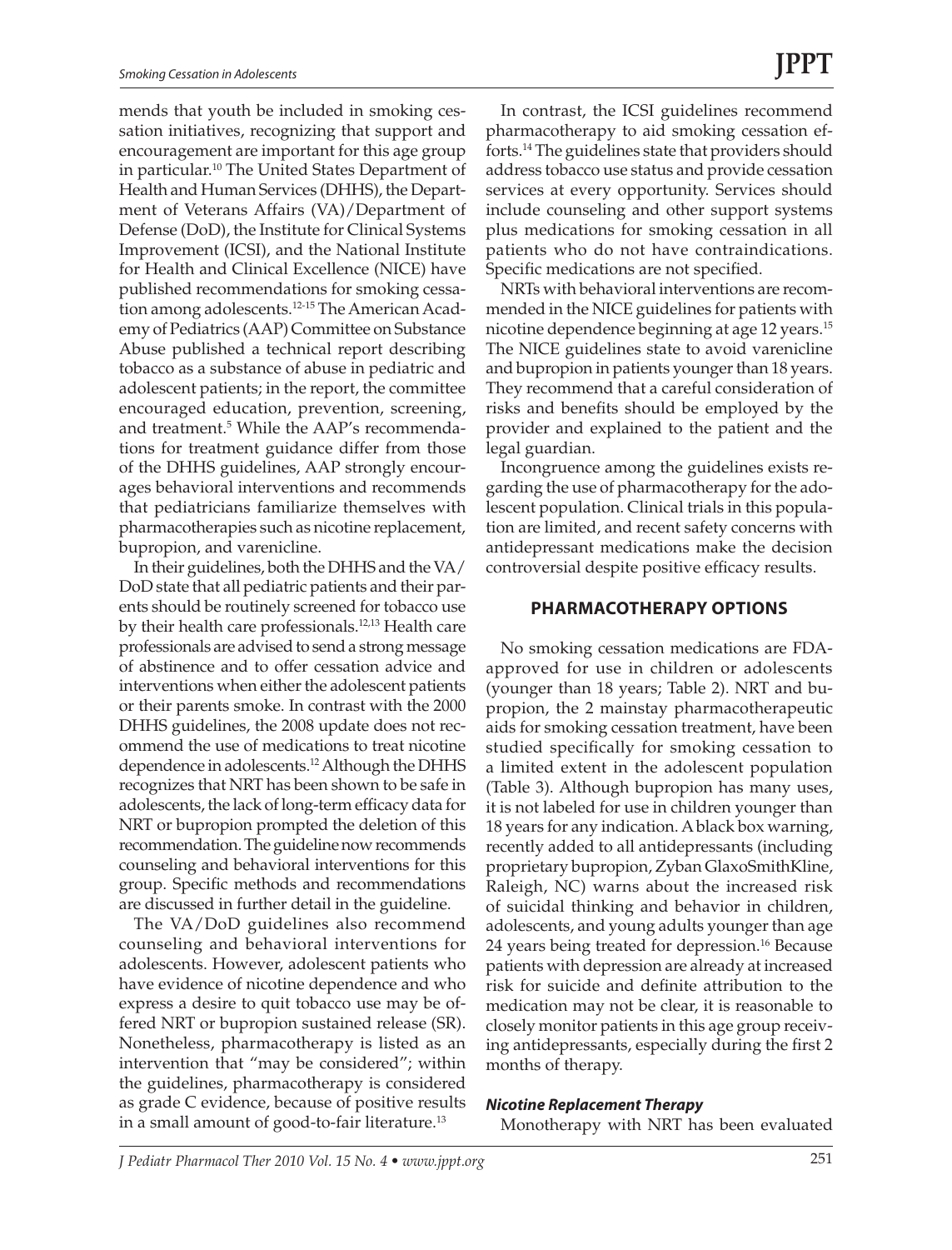| <b>Therapy</b>                      | Brand<br><b>Name</b>                       | <b>Strengths</b>                             | $\blacksquare$ . Sincially cessation maintacouncide, manadic in the onnear states $\mu$<br>FDA-Approved Adult Dosing Availability Studied in                                                                                                                                                                                                       |            | <b>Adolescents</b> | <b>Quit Date</b>                                            |
|-------------------------------------|--------------------------------------------|----------------------------------------------|----------------------------------------------------------------------------------------------------------------------------------------------------------------------------------------------------------------------------------------------------------------------------------------------------------------------------------------------------|------------|--------------------|-------------------------------------------------------------|
| <b>Nicotine Replacement Therapy</b> |                                            |                                              |                                                                                                                                                                                                                                                                                                                                                    |            |                    |                                                             |
| Gum <sup>‡</sup>                    | Nicorette <sup>®</sup>                     | 2 mg, 4 mg                                   | The 4-mg strength should be<br>used by patients who smoke<br>25 or more cigarettes a day;<br>otherwise the 2-mg strength<br>should be used.<br>Wk 1 to 6: one piece every<br>$1 - 2$ hr<br>Wk 7 to 9: one piece every<br>$2 - 4$ hr<br>Wk 10 to 12: one piece every<br>4-8 hr                                                                      | <b>OTC</b> | Yes                |                                                             |
| Inhaler                             | Nicotrol<br>Inhaler <sup>®</sup>           | 4 mg                                         | 6-16 cartridges a day for up to<br>12 wks                                                                                                                                                                                                                                                                                                          | Rx         | No                 |                                                             |
| Lozenge                             | Commit™,<br>Nicorette <sup>®</sup><br>mini | $2$ mg, $4$ mg                               | The 4-mg strength should be<br>used by patients who smoke<br>their first cigarette within 30<br>minutes of waking; otherwise,<br>the 2-mg strength should be<br>used.<br>Wk 1-6: one lozenge every<br>$1 - 2$ hr<br>Wk 7-9: one lozenge every<br>$2 - 4 hr$<br>Wk 10-12: one lozenge every<br>4-8 hr                                               | <b>OTC</b> | <b>No</b>          | Prior to<br>beginning<br>nicotine<br>replacement<br>therapy |
| Nasal Spray                         | Nicotrol <sup>®</sup><br>NS                | $0.5$ mg $/$<br>spray                        | 1-2 sprays per hr up to a<br>maximum of 80 sprays per day                                                                                                                                                                                                                                                                                          | Rx         | Yes                |                                                             |
| Patch $†$                           | $CQ^{\circ}$                               | Transdermal Nicoderm 7, 14, 21 mg /<br>24 hr | For patients who smoke >10<br>cigarettes daily:<br>Step 1: one 21-mg patch daily<br>for wks 1-6.<br>Step 2: one 14-mg patch daily<br>for wks 7-8.<br>Step 3: one 7-mg patch daily<br>for wks 9-10.<br>For patients who smoke $<$ 10<br>cigarettes daily: begin with the<br>14-mg patch daily for 6 wks,<br>followed by the 7-mg patch<br>for 2 wks | <b>OTC</b> | Yes                |                                                             |
|                                     |                                            |                                              | <b>Non-Nicotine Therapy</b>                                                                                                                                                                                                                                                                                                                        |            |                    |                                                             |
| Bupropion<br>SR‡                    | Zyban <sup>®</sup>                         | $150$ -mg<br>sustained<br>release<br>tablets | 150 mg by mouth in the<br>morning for 3 days, then<br>increase to 150 mg by mouth<br>twice daily                                                                                                                                                                                                                                                   | Rx         | Yes                | 1 week after<br>starting<br>therapy                         |
| Varenicline                         | $Chantix^*$                                | $0.5-$ , 1-mg<br>tablets                     | 0.5 mg by mouth in the<br>morning for 3 days. Increase to<br>0.5 mg by mouth twice daily<br>for 4 days. Then, increase to 1<br>mg by mouth twice daily.                                                                                                                                                                                            | Rx         | No                 |                                                             |

Table 2. Smoking Cessation Pharmacotherapy Available in the United States\*, + 16, 28, 35-37

*\*OTC indicates over the counter; and Rx, prescription product. †None are FDA-approved for use in patients younger than 18 years.*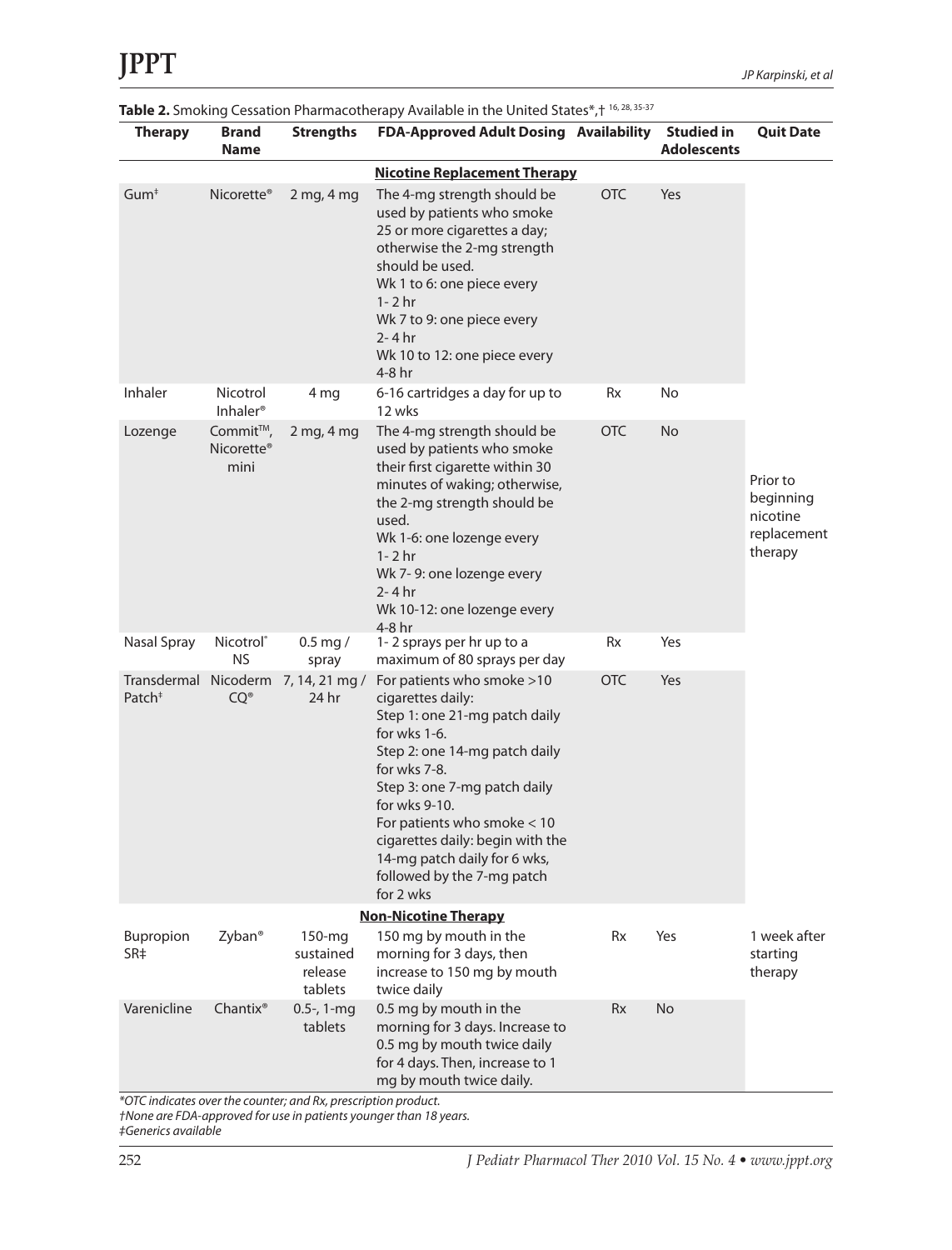|                                    | <b>TODIC 3.</b> SHOKING COSSOLION FIGHTIQUOLICIQP  FINIS IN AQUIUSCINS |                                                   |                                   |                                                                 |  |  |  |
|------------------------------------|------------------------------------------------------------------------|---------------------------------------------------|-----------------------------------|-----------------------------------------------------------------|--|--|--|
| Reference                          | <b>Treatments</b><br>(n)                                               | <b>Therapy Length</b><br>(Follow-up)              | <b>Smoking Cessation</b> †        | <b>Smoking Rate:</b><br>Mean (SD)<br><b>Cigarettes Per Day</b>  |  |  |  |
| <b>Nicotine Replacement Trials</b> |                                                                        |                                                   |                                   |                                                                 |  |  |  |
| Smith, et al. <sup>17</sup>        | Nicotine patch, n=22<br>(open label)                                   | 8 wks                                             | 13.6%<br>(95% CI, 2.9%-34.9%)     | Baseline: 23.3 (5)                                              |  |  |  |
|                                    |                                                                        |                                                   |                                   | 8 wks: 1.6 (1.6)                                                |  |  |  |
|                                    |                                                                        | $(6 \text{ mo})$                                  | 4.5%<br>(95% CI, 0.1%-22.8%)      | 6 mo: 9.4 (7.4)                                                 |  |  |  |
| Hurt, et al. <sup>18</sup>         | Nicotine patch, n=101<br>(open label)                                  | 6 wks                                             | 10.9%<br>(95% CI, 5.6%-18.7%)     | Baseline: 18.2 (6.2)                                            |  |  |  |
|                                    |                                                                        |                                                   |                                   | 6 wks: 2.5 (3.5)                                                |  |  |  |
|                                    |                                                                        | $(6 \text{ mo})$                                  | 5%<br>(95% CI, 1.6%-11.2%)        | 6 mo: 9.4 (6.5)                                                 |  |  |  |
| Hanson, et al. <sup>19</sup>       | Nicotine patch, n=50                                                   | 10 wks                                            | 28% (SD 0.45) <sup>#</sup>        | Baseline: 16.3                                                  |  |  |  |
|                                    | Placebo, n=50                                                          |                                                   | 24% (SD 0.43)                     | 10 wks: 3.7<br>(combined)                                       |  |  |  |
| Moolchan, et al. <sup>20</sup>     | Nicotine patch +<br>placebo gum, n=34                                  | 12 wks                                            | $17.7\%$ <sup>§</sup>             | <sup>1</sup> Baseline: 7.7 (6.45)<br>12 wks: -80.4%             |  |  |  |
|                                    | Nicotine gum +<br>placebo patch, n=46                                  |                                                   | $6.5\%$ <sup><math>+</math></sup> | <b>Baseline: 18.9 (8.96)</b><br>12 wks: -85.1%                  |  |  |  |
|                                    | Placebo patch +<br>placebo gum, n=40                                   |                                                   | 2.5%                              | <sup>1</sup> Baseline: 19.6 (9.7)<br>12 wks: -89.6%             |  |  |  |
| Rubinstein, et al. <sup>21</sup>   | Nicotine nasal spray +<br>counseling, n=23                             | 12 wks                                            | $0\%$ <sup><math>+</math></sup>   | Baseline: 10.6 (7.2)<br>12 wks: 4.8 (3.1)                       |  |  |  |
|                                    | Counseling only, n=17                                                  |                                                   | 11%                               | Baseline: 8.8 (5.1)<br>12 wks: 7.8 (7.1)                        |  |  |  |
|                                    |                                                                        | <b>Nicotine Replacement Therapy and Bupropion</b> |                                   |                                                                 |  |  |  |
| Killen, et al. <sup>23</sup>       | Bupropion SR, n=108                                                    | 8 wks NRT +<br>9 wks bupropion<br>or placebo      | 23%                               | Not specified                                                   |  |  |  |
|                                    | Placebo, n=103                                                         |                                                   | 28%                               |                                                                 |  |  |  |
|                                    |                                                                        | <b>Bupropion Trials</b>                           |                                   |                                                                 |  |  |  |
| Muramoto, et al. <sup>24</sup>     | Bupropion SR 150 mg<br>daily, $n=105$                                  | 6 wks                                             |                                   |                                                                 |  |  |  |
|                                    | Bupropion SR 150 mg<br>twice daily, n=104                              |                                                   | $34\%$                            | Not measured                                                    |  |  |  |
|                                    | Placebo, n=103                                                         |                                                   | 20%                               |                                                                 |  |  |  |
| Niederhofer, et al. <sup>25</sup>  | Bupropion, n=11<br>90 days                                             |                                                   | 55% <sup>§</sup>                  | 90 days: Reduced in<br>5.4% of subjects                         |  |  |  |
|                                    | Placebo, n=11                                                          |                                                   | 18%                               | 90 days: Reduced in<br>5.9% of subjects                         |  |  |  |
| Upadhyaya, et al. <sup>30</sup>    | Bupropion, n=16<br>$(ADHD, n=11)$                                      | 4 wks                                             | 31.25%                            | Baseline: 18.06<br>4 wks: $<$ 5 (not<br>specified) <sup>#</sup> |  |  |  |

**Table 3.** Smoking Cessation Pharmacotherapy Trials in Adolescents**\***

*\*NRT indicates nicotine replacement therapy; SD, standard deviation; Tx, treatment; and wks, weeks.*

*†Time points for defining abstinence varied by study. Please refer to text.*

*‡Not statistically significant vs placebo*

*§Statistically significant vs placebo*

*¶Primary endpoint: percentage reduction in smoking rate; not statistically significant vs placebo #Statistically significant vs baseline (primary endpoint)*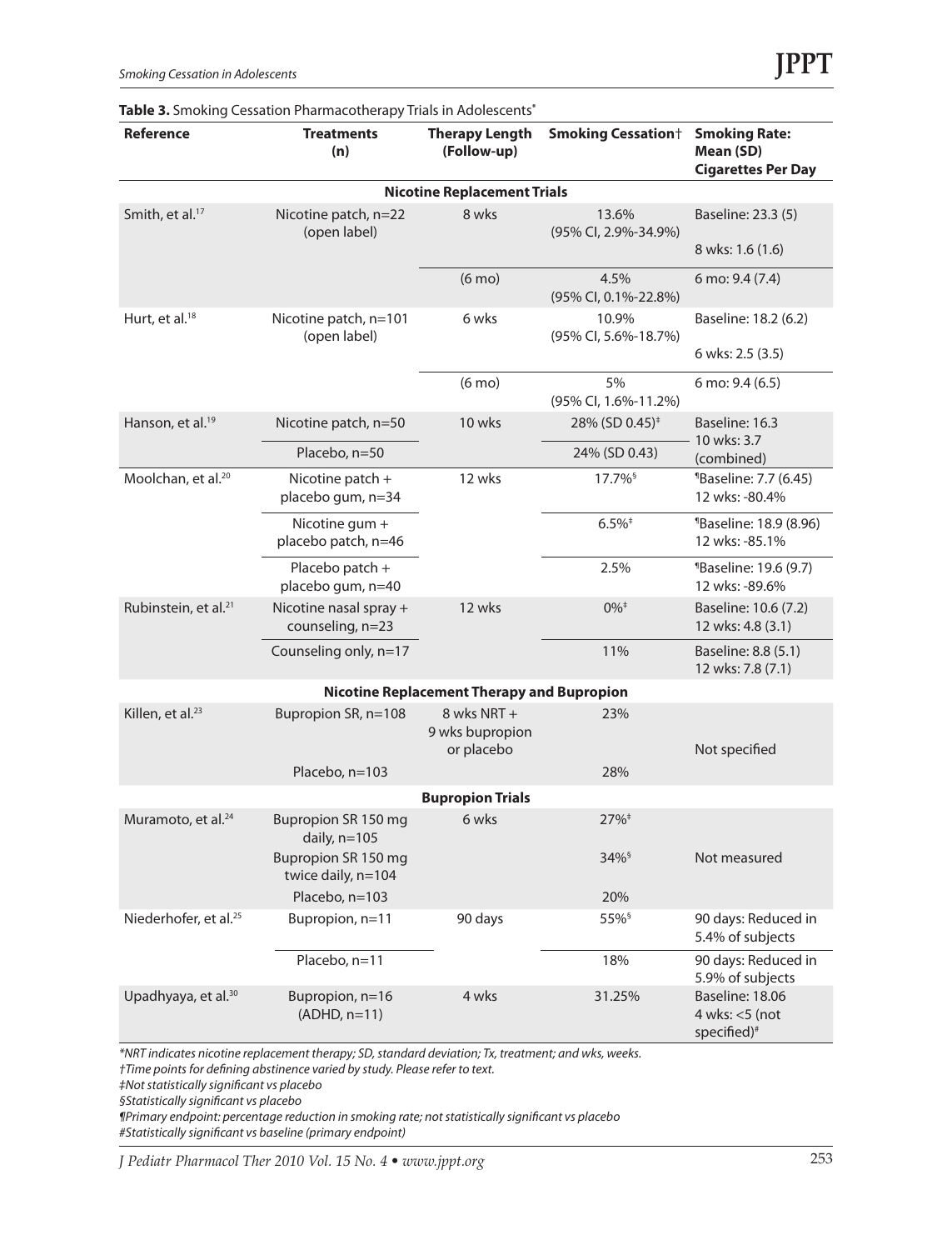in adolescent smokers in 5 controlled trials since the mid-1990s, demonstrating varied effectiveness.17-21 In 3 of the trials, researchers investigated the nicotine patch. In 1 trial, researchers investigated both the nicotine patch and nicotine gum, and in the other trial, researchers investigated nicotine nasal spray.

An open-label trial was conducted involving 22 adolescents between the ages of 13 and 17 years who smoked at least 20 cigarettes per day for at least 6 months.<sup>17</sup> In addition to group behavioral counseling, all patients received a 22 mg/day nicotine patch for 6 weeks, then an 11 mg/day patch for 2 weeks. Patients with other substance abuse disorders were excluded. The patient population was all white and 32% male, with a mean age of  $15.9 \pm 1.2$  years and a mean smoking rate (number of cigarettes per day) of  $23.5 \pm 5$ , and had been smoking for a mean of 2.6 ± 1.6 years. Most (68%) had a Fagerström Tolerance Questionnaire (original) score of at least 7. Only about one-third had tried to quit smoking previously, and most (86%) reported "less than 1 week" as the longest time without a cigarette. Nineteen of the patients (85%) completed the trial through the 6-month follow-up visit; the other 3 patients dropped out because of compliance issues. At week 8 (end of treatment phase), 3 patients (14%) self reported abstinence and had a confirmed carbon monoxide (CO) level of 8 ppm or less. At the 3- and 6-month follow-ups, only 1 person (5%) reported continued abstinence (not confirmed objectively). Mean withdrawal scores, as measured by the Hughes-Hatsukami Questionnaire, decreased for weeks 2 through 8 compared with baseline (not specified, but less than 2 [mild] at all points including baseline). A reduction in mean smoking rate (cigarettes per day +/- SD) was reported throughout the treatment phase and at week 8 was  $1.6 \pm 1.6$ , compared with baseline of  $23.5 \pm 5$ . Smoking cessation rates were dismal in this short-term trial, but a substantial reduction in cigarettes per day was observed.

To evaluate the effect of the nicotine patch on smoking cessation rates, researchers conducted a larger, open-label trial involving 101 adolescent patients aged 13 to 17 years who smoked at least 10 cigarettes per day for at least 1 year.<sup>18</sup> All patients received a nicotine patch 15 mg/16 hours for 6 weeks, in addition to individual brief counseling sessions only as requested. The patient population was 95% white, 59% male, and had a median age of 16 years; median number of cigarettes per day, 20 (range, 10-40); and median years of smoking, 3 (range, 1-8). The patients in this trial reported several other medical or psychological issues: alcohol abuse history (24%), history of major depression (24%), other substance abuse (20%), and attention deficit hyperactivity disorder (ADHD; 16%). Approximately onequarter of the study population had a Fagerström Test for Nicotine Dependence (revised) score of at least 7. Seventy-one patients completed the therapy (80% of 30 non-completers withdrew consent, 17% dropped out because of adverse effects, and 3% were unavailable for follow-up). At week 6 of treatment, the CO-confirmed, 7-day abstinence rate was 10.9% (11 of 101 patients). At 6 months, the rate fell to 5% (5 patients). Although the cessation rate was low, withdrawal scores (not specified, but all less than 2 [mild] at all points) decreased significantly from baseline during weeks 2 through 6 ( $p \le 0.05$ ). In addition, the smoking rate (mean cigarettes per day  $\pm$  SD) was reduced from baseline (18.2  $\pm$  6.2) to the 6<sup>th</sup> week ( $2.5 \pm 3.5$ ) and at the 6-month follow-up ( $9.4$ ) ± 6.5). Smoking cessation rates were low in a very difficult-to-treat population (i.e., with high dependence scores and concomitant diagnoses), but a reduction in cigarettes per day occurred at the end of treatment and at the 6-month follow-up.

A double-blind, randomized, placebo-controlled 10-week trial evaluating the efficacy of nicotine patch therapy for reducing nicotine withdrawal was conducted in 100 adolescents aged 13 to 19 years.<sup>19</sup> Patients were included if they smoked at least 10 cigarettes per day for at least 6 months. Patients who smoked at least 15 cigarettes per day were given the 21-mg/day patch for 6 weeks, then the 14-mg/day patch for 2 weeks, and the 7-mg/day patch for the final 2 weeks. Patients who smoked between 10 and 14 cigarettes per day received the 14-mg/day patch for 6 weeks, followed by the 7-mg/day patch for 4 weeks. In addition, patients received individual counseling at each visit and were rewarded with gift certificates for successful completion. Patients with comorbid substance abuse disorders were not included. The Nicotine Withdrawal Symptoms Checklist was used to evaluate the primary endpoint. Overall, 87% of the participants were white, and 43% were male; patients had a mean age of  $16.8 \pm 1.5$  years and smoked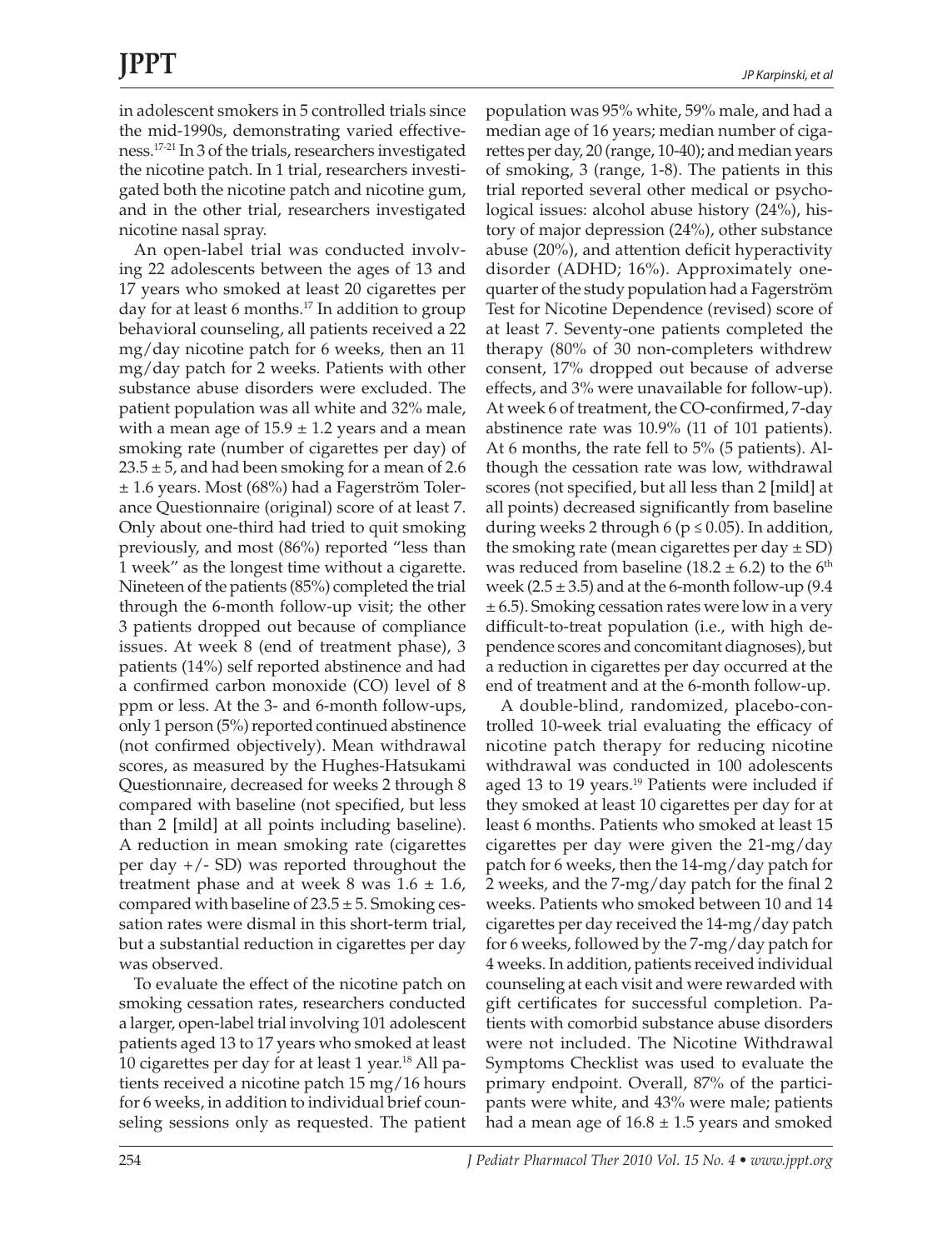$16.3 \pm 4.9$  cigarettes per day. The nicotine patch resulted in a significantly lower nicotine craving score ( $p = 0.011$ ) and lower overall withdrawal score compared with placebo (p 0.025) at 2 weeks (scores not specified). The 7-day abstinence rate was 28% in the active group vs 24% in the placebo group at 10 weeks ( $p = 0.65$ ). Among non-quitters, the number of cigarettes per day (smoking rate) decreased from the pre-quit visit (16.3) to the visit 10 weeks after the quit day (3.7). Slightly higher quit rates were obtained in this study compared with those of other NRT studies, although the difference between groups was not significant. As in other studies, the number of cigarettes per day decreased.

Because a reduction in smoking rates was observed in previous trials as a secondary endpoint, a double-blind, placebo-controlled trial was designed to assess the impact of the nicotine patch and nicotine gum therapy on smoking rates.<sup>20</sup> Patients aged 13 to 17 years (n=100) who smoked at least 10 cigarettes per day for at least 6 months were enrolled. Patients with other drug or alcohol abuse disorders were excluded. Patients were randomized to 1 of 3 groups: 1) active patch + placebo gum (n=34), 2) active gum + placebo patch (n=46), or 3) placebo patch + placebo gum (n=40). Patients received the 21-mg/day patch (14-mg patch for patients < 45 kg who smoked < 20 cigarettes per day), 2-mg gum (for those who smoked  $\leq$  24 cigarettes per day), and 4-mg gum (for those who smoked > 24 cigarettes per day). In addition, 45-minute individual behavioral counseling sessions were completed at each visit. The patient population was 75% white and 30% male, with a mean age of  $15.2 \pm 1.3$  years and a smoking rate of  $18.8 \pm 8.6$  cigarettes per day for  $2.6 \pm 1.6$ 1.6 years. Many participants had a concurrent psychiatric diagnosis. The mean score on a modified Fagerström Test for Nicotine Dependence Questionnaire was  $7.04 \pm 1.29$  at baseline. Approximately half (n=53) of the patients completed the trial (53% patch, 41% gum, 40% placebo). All 3 groups had a reduction in smoking rate by the end of the 12-week treatment phase, but the differences among groups were not significant (-80.4% patch, -85.1% gum, -89.6% placebo). Continuous abstinence beginning 2 weeks after randomization was statistically significant for the patch (17.7%; 6 of 34) vs placebo (2.5%; 1 of 40;  $p = 0.043$ ), but not the gum (6.5%; 3 of 46) vs placebo ( $p = 0.62$ ) or when comparing combined

NRT arms with placebo ( $p = 0.066$ ). Although a decrease occurred in all groups from baseline, a statistically significant reduction in cigarettes per day was not observed among groups.

The first trial evaluating the nicotine nasal spray (Nicotrol NS, Pfizer, New York, NY) in adolescents was an open-label trial that randomized 40 adolescent smokers aged 15 to 18 years to either counseling only for 8 weeks (n=17) or counseling for 8 weeks plus nicotine nasal spray for the last 6 weeks ( $n=23$ ).<sup>21</sup> Participants smoked at least 5 cigarettes per day for at least 6 months and had a desire to quit smoking. The patients were instructed to use 1 dose (1 spray in each nostril; 1 mg nicotine) when they had strong cravings, up to a maximum of 40 doses per day. Almost half of the patients were white, 46% were male, and the mean age was  $16.7 \pm 0.9$  years. The mean smoking rate at baseline was 9.9 cigarettes per day. Approximately half of the participants had previously used NRT in the form of the patch (28%) or gum (23%). The median use of the nasal spray was 1.14 sprays per day (range, 0.14-3). At 8 weeks, smoking cessation rates were not statistically different between the groups (11.8% in counseling-only group vs none in the nicotine nasal spray group, p = 0.16). Smoking rates decreased in both groups, from 8.8 at baseline in the counseling group to 6.4 cigarettes per day at 8 weeks (28% decrease) versus 10.6 cigarettes per day for the nasal spray group at baseline to 5 cigarettes per day at 8 weeks (50% decrease; p = 0.1). Adverse effects were common and almost 40% of patients reported that the nasal spray had "lots of side effects." The authors suggested that the low success may have been attributed to the low use of the nasal spray (possibly secondary to adverse effects), lack of motivation, or underreporting of cigarettes smoked per day.

Adverse effects were common in these trials, but were not severe and were not a frequent cause for dropping out.17-20 Nasal irritation and burning were commonly reported in the trial evaluating the nicotine nasal spray.<sup>21</sup> Some of the more common adverse effects included skin reactions at patch application site, sleep problems, insomnia, abnormal dreams, joint or muscle pain, pruritus, fatigue, headache, nausea, and dizziness.

Despite the safety observed in short-term trials and the guideline recommendations for the use of NRT, not all are in agreement with this modality for adolescents. As previously mentioned,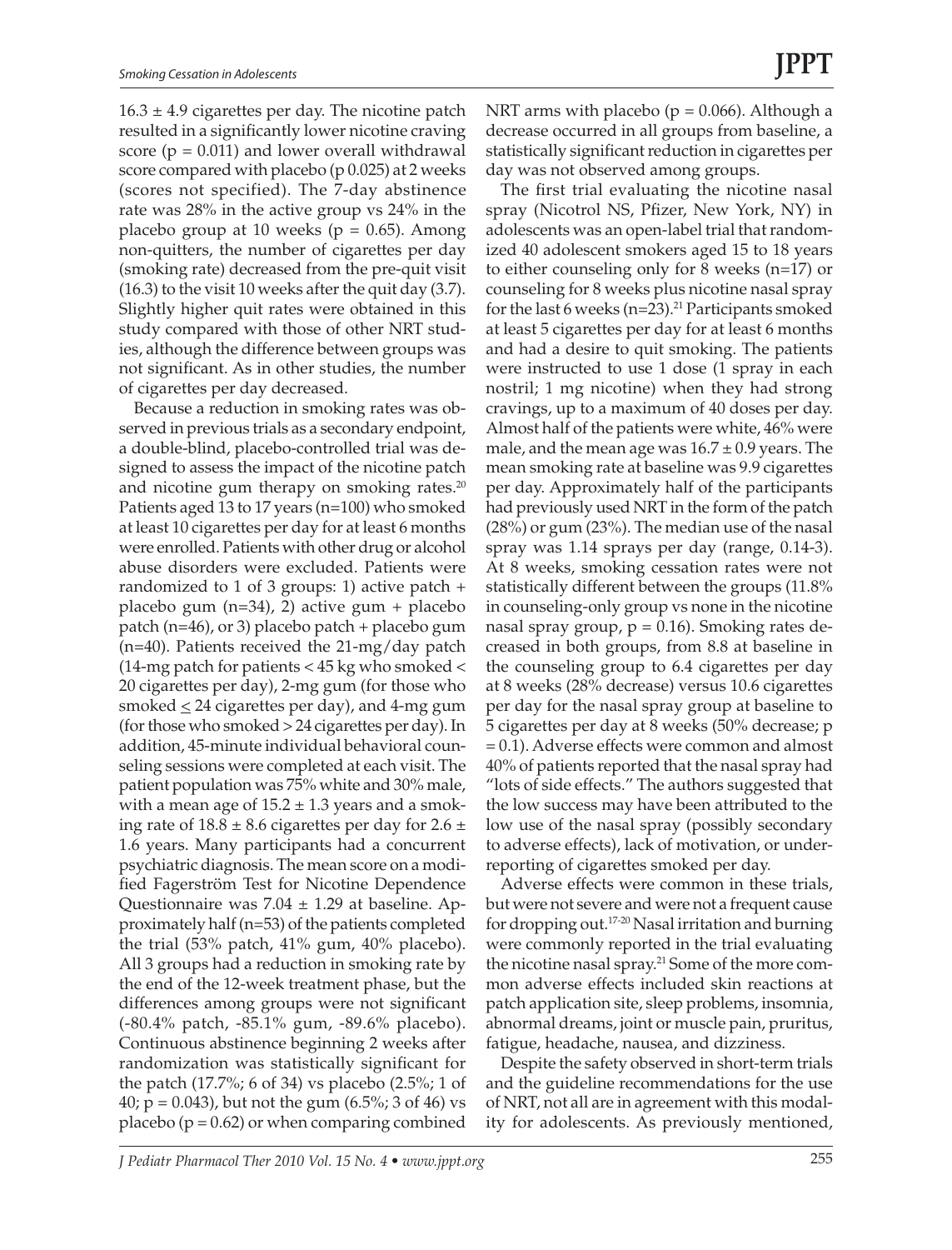the 2008 DHHS guidelines do not recommend the use of pharmacotherapy. The authors of one literature review voiced concerns about the high susceptibility to nicotine dependence and the strong influence that even early and limited nicotine exposure (i.e., experimenting 1 time) in the adolescent has on later development of nicotine addiction and cigarette smoking.<sup>22</sup> These authors also suggested that similar to the nicotine in cigarettes, NRT may have the potential for "priming the brain for nicotine addiction" and may also lead to other drug use. They suggested that on the basis of limited support for NRT efficacy and potential for increased addiction, NRT should not be loosely recommended to this patient population.22

#### *Nicotine Replacement Therapy and Bupropion*

A trial has been conducted with adolescent smokers comparing NRT alone with NRT plus bupropion.23 This was a randomized, doubleblind, placebo-controlled trial evaluating effects on smoking cessation in smokers (n=211) between the ages of 15 to 18 years. Patients were included who had smoked at least 10 cigarettes per day, had smoked for at least 6 months, had tried and failed to quit smoking at least once previously, and had scored at least a 10 on a modified version of the Fagerström Tolerance Questionnaire. All of the patients received group-based skills training (groups of 8 met weekly) and a nicotine patch for 8 weeks (if the patient smoked more than 15 cigarettes per day: 21-mg patch in weeks 1-4, 14-mg patch in weeks 5-6, 7-mg patch in weeks 7-8; if the patient smoked 10-15 cigarettes per day: 14-mg patch in weeks 1-6, 7-mg patch in weeks 7-8). They were then randomized to receive either placebo (n=108) or bupropion SR 150 mg (n=103) daily for 9 weeks, starting the week prior to the quit date. The study population was approximately 50% white and 69% male, with a mean age of 17 years and a smoking rate of approximately 15 cigarettes per day. Compliance with the treatments was low with 29% of patients reporting daily patch use for at least 5 weeks and 22% of patients reporting taking the oral medication (bupropion or placebo) daily for at least 6 weeks. Abstinence rates between the groups did not statistically differ at week 10 (23% abstinent in the bupropion group and 28% abstinent in the placebo group) or at week 26 (8% in the bupropion group and 7% in the placebo

group; p-values were not stated). Time to relapse also did not differ between the groups. Adverse events were not specified, but were reported to be similar between the groups (22 events reported in the bupropion group and 25 events reported in the placebo group). Abstinence rates were less than one-third for both groups at week 10 and less than 10% at week 26, also similar between both groups.

#### *Bupropion*

Two studies were identified in which researchers evaluated bupropion SR for tobacco cessation in adolescents.<sup>24,25</sup> A randomized, double-blind, placebo-controlled trial was conducted to evaluate the safety and efficacy of 2 doses of bupropion SR (150 mg once daily [n=105] and 150 mg twice daily  $[n=104]$ ) compared with placebo (n=103).<sup>24</sup> Patients were 14 to 17 years old, smoked at least 6 cigarettes per day, had an exhaled CO level greater than or equal to 10 ppm, had at least 2 previous quit attempts, weighed at least 40.5 kg, were English literate, and were motivated to quit smoking. Patients received treatment or placebo for 6 weeks and were followed for 26 weeks. They received brief counseling during their visits on the pre-quit visit, quit date, and then weekly for 7 weeks with no additional behavioral therapy thereafter. Most of the study population was white (74%) and male (54%), with a median age of 16 years and a smoking rate of approximately 11 cigarettes per day (median). Quit rates for the bupropion 150 mg/day group did not differ statistically from the placebo group at any time. The bupropion 300 mg/day group had significantly higher 7-day abstinence rates compared with the placebo group at week 6 (150 mg/ day, 27% abstinent; 300 mg/day, 34% abstinent; placebo 20% abstinent;  $p = 0.02$  for placebo vs 300 mg). No statistically significant differences in abstinence rates appeared among the groups following treatment cessation. Headache and cough were more commonly reported in the bupropion groups compared with those in the placebo group. There was one attempted suicide by a 16-year old female patient with a medical history significant for depression and an eating disorder. In summary, quit rates were higher for the 300 mg group at the end of treatment, but differences in abstinence did not persist.

 A placebo-controlled study of bupropion included patients who were classified as nicotine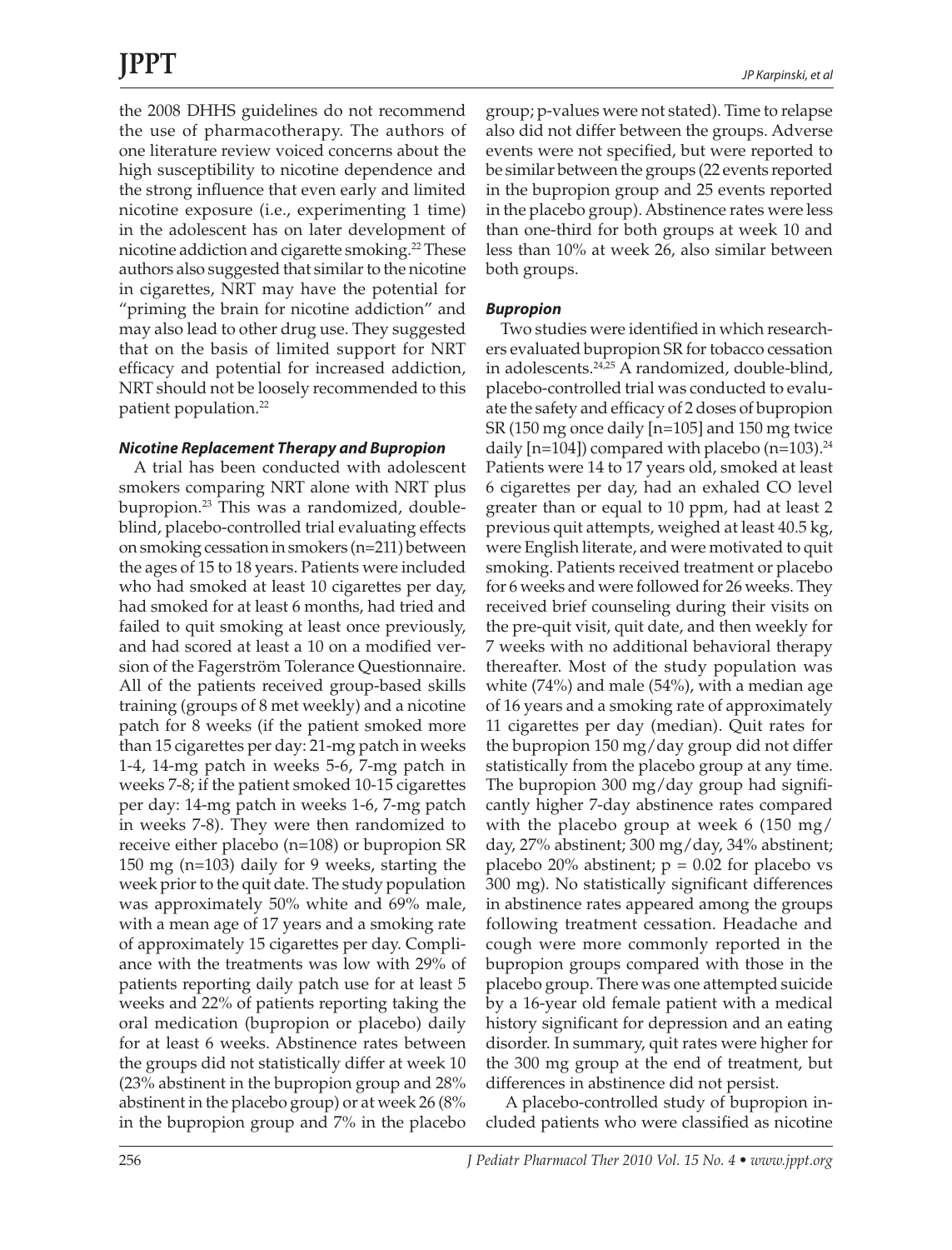dependent in accordance with criteria in the *Diagnostic and Statistical Manual of Mental Disorders*, 4th edition; the patients were ages 16 to 19 years and had a breath CO level greater than 10 ppm.25 During the 5 days prior to the study, the patients received inpatient nicotine withdrawal treatment with NRT. They were then randomly assigned to receive either bupropion 150 mg daily (n=11) or placebo for 90 days (n=11). All patients received psychosocial and behavioral treatment. During relapses, patients received inpatient care with nicotine withdrawal treatment and continued on the study medication. The mean age of patients was 17 years, and a similar number of males and females were randomized to each group. More patients in the bupropion group (55%) remained continuously abstinent at 90 days compared with those receiving placebo (18%). A reduction in the number of cigarettes smoked per day occurred in 5.4% of patients receiving bupropion compared with 5.9% of patients on placebo. No significant differences in adverse effects were reported between bupropion and placebo. A high level of abstinence was obtained at 90 days, but the external validity of this trial is low because of the inpatient component.

An abstract on the evaluation of bupropion SR and contingency management, bupropion alone, placebo plus contingency management, and placebo was presented at the  $56<sup>th</sup>$  Annual Meeting of the American Academy of Child & Adolescent Psychiatry in October 2009. While results appear to favor combination treatment, assessment cannot be completed until the results are published in full.

#### *Varenicline*

Clinical trial data for varenicline (Chantix, Pfizer, New York, NY) are lacking for the adolescent or pediatric population. The results of a safety, tolerability, and pharmacokinetic study of varenicline in adolescent smokers were published in early 2009.<sup>26</sup> Subjects were 12 to 16 years old (n=72) and smoked at least 3 cigarettes per day; they were stratified by weight (high-body weight,  $> 55$  kg; low-body weight,  $\leq 55$  kg). High-body weight subjects were randomized to 1 mg twice daily (large dose), 0.5 mg twice daily (small dose), or placebo. Low-body weight subjects were randomized to 0.5 mg twice daily (large dose), 0.5 mg once daily (small dose), or placebo for 14 days. In the high-body weight

group, pharmacokinetic parameters, including maximum concentration and renal clearance, were similar to those of adults. In low-body weight subjects, the volume of distribution was decreased, and maximum concentration and area under the curve were increased. It appears that these increases can be managed with a reduction in the usual recommended adult dose. Adverse effects included nausea, vomiting, dizziness, and headache in more than half of the patients. The only treatment-related psychiatric adverse events were abnormal dreams (n=2) and transient anger (n=1). Most side effects were mild, and none required discontinuation.

The FDA requires the manufacturer of varenicline to conduct a subsequent trial to determine the effectiveness of the drug in achieving and maintaining smoking cessation in adolescents.<sup>27</sup> It should be noted that as a result of postmarketing surveillance, the varenicline labeling now includes a black box warning that serious neuropsychiatric symptoms—including changes in behavior, agitation, hostility, suicidal ideation and behavior, and depressed mood—have been observed in adult patients taking varenicline.<sup>28</sup>

### **TOBACCO CESSATION THERAPY FOR PATIENTS WITH CONCOMITANT ATTENTION DEFICIT HYPERACTIVITY DISORDER**

Tobacco use is associated with depression, ADHD, alcohol and other drug abuse and dependence, and other psychiatric disorders. ADHD, especially with active symptoms, is a significant risk factor for (early) initiation of cigarette smoking in children and adolescents. Nicotine may be used by patients with ADHD to control symptoms because it improves attentiveness. As an adjunctive or alternative therapy to stimulants for ADHD, bupropion is an attractive option for treating the co-occurrence of ADHD and tobacco use in adolescents.<sup>29</sup> Bupropion has been studied in adolescent patients with ADHD to evaluate the effectiveness for smoking cessation and for preventing the initiation of smoking in this high-risk group.

In an open-label study including 16 participants (11 with ADHD) aged 12 to 19 years, the effectiveness of bupropion SR for smoking cessation was evaluated.30 In addition to 2 counseling sessions, subjects weighing less than 41 kg were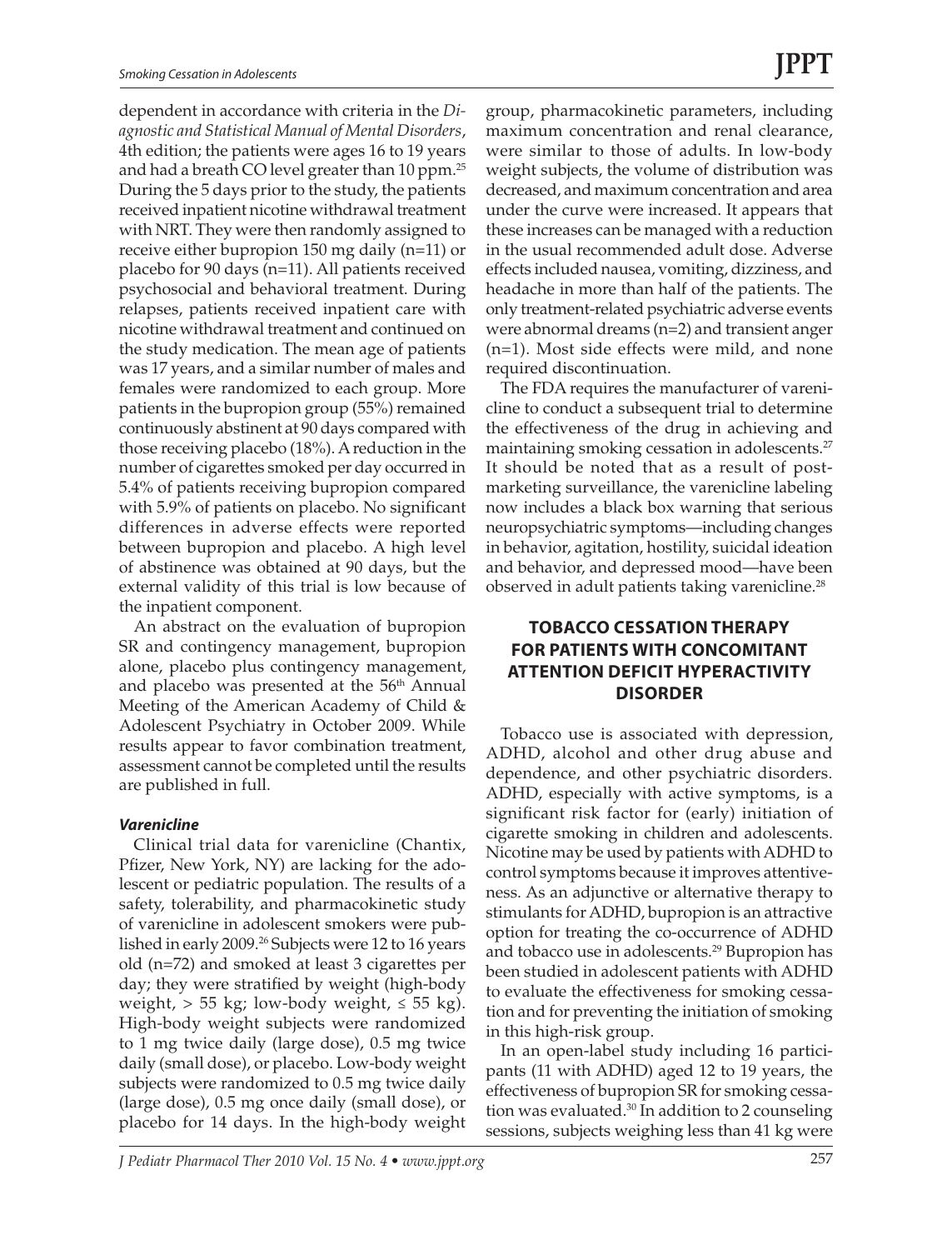given 150 mg once daily, while those weighing more than 41 kg received 150 mg once daily for 3 days then 150 mg twice daily. At 4 weeks, only 9 patients remained in the trial; data were analyzed for 15 patients. The population was 88% white and 62% male, with a mean age of 18 years. Although the minimum smoking rate to be eligible for the trial was 5 cigarettes per day, the mean for the study sample was 18 cigarettes per day (range, 6 to 40). After 4 weeks of therapy, the cigarette smoking rate and exhaled CO levels decreased significantly ( $p = 0.00$  and  $p = 0.04$ , respectively), with no change in self-reported ADHD symptoms. Approximately one-third (31.25%, 5 of 16) were cigarette free at 4 weeks.

The association between ADHD and the risk for initiation of smoking prompted a doubleblind, placebo-controlled trial of bupropion for the prevention of smoking initiation in participants ages 9 to 18 years with ADHD ( $n=99$ ).<sup>31</sup> Subjects had experimented with smoking in the past, but did not have a history of regular tobacco use. Patients were randomized to titrated bupropion (150 mg daily up to a maximum 300 mg per day by week 3) or matching placebo for up to 6.5 years. Data were analyzed for subjects who were followed at least 4 weeks (n=28, bupropion; n=29, placebo). The sample was 80% white, 70% male, and had a mean age of  $13 \pm 2.3$ years, and approximately half of each group used stimulant medications for ADHD symptoms. As determined by a positive cotinine screen, 46% of the bupropion group and 28% of the placebo group ( $p = 0.14$ ) smoked at some point during the follow-up period. Bupropion was not more effective than placebo for preventing the initiation of smoking in this small study.

#### **ISSUES SURROUNDING NICOTINE RE-PLACEMENT THERAPY**

In a survey of Canadian youths, more than 75% indicated they would like to quit smoking, and many had attempted quitting more than once in the previous year.<sup>32</sup> Most of those indicating they had intentions to quit said they would never use telephone quitlines, the Internet, a doctor, teachers, school counselors, or group meetings at school. However, more than half indicated they would try NRT, advice from friends, or attempts to quit on their own. This survey gives insight into the methods that may interest this patient population.

Similarly, adolescents in another survey indicated that they wished to quit smoking, but needed assistance to do so.<sup>33</sup> In focus groups of British youths, half indicated that they would like to quit smoking, but many had experienced difficulty in accomplishing this. Initially, they had a low opinion of NRT based on their beliefs, experimental use, varied success of family members, cost, and availability. After brief education about NRT product forms and effectiveness, many expressed interest in trying NRT to help them quit smoking. They also expressed interest in counseling sessions.

A survey of physician practices related to adolescent smoking cessation assistance provided information about treating tobacco dependence and NRT prescriptions. $34$  Of the pediatricians surveyed, 50% noted that they urged smokers to quit, and 30% documented smoking status. However, they did not always refer patients to outside cessation programs (10%) or follow-up with the patients after their quit dates (3%). While many considered NRT safe (45%), only 17% were currently prescribing it to adolescent smokers. Most pediatricians thought NRT was moderately-to-highly effective, but many (55%) indicated that they were not confident they could effectively help adolescents use NRT. Almost half (44%) of the physicians thought that their competence for helping adolescents quit smoking was low. The most commonly recommended NRT was the transdermal patch (81%), followed by nicotine gum (53%). Forty-four percent prescribed bupropion to their patients.

NRTs such as nicotine patches, gum, and lozenges are available over the counter (OTC) in the United States. Sale of these OTC products is restricted to persons at least 18 years of age. The packages for Nicorette gum (GlaxoSmith-Kline, Raleigh, NC), Commit lozenges (Glaxo-SmithKline, Raleigh, NC), and NicoDerm CQ (GlaxoSmithKline, Raleigh, NC) specifically state, "Not for sale to those under age 18 years of age. If you are under 18, ask a doctor before use."35 Therefore, while the OTC purchase of NRT is not permitted by adolescents, adolescents may obtain the products under the supervision of a physician via a prescription. Other forms of NRT such as the nicotine inhaler (Nicotrol Inhaler, Pfizer, New York, NY) and nicotine nasal spray (Nicotrol NS, Pfizer, New York, NY) are only available with a prescription. Labeling for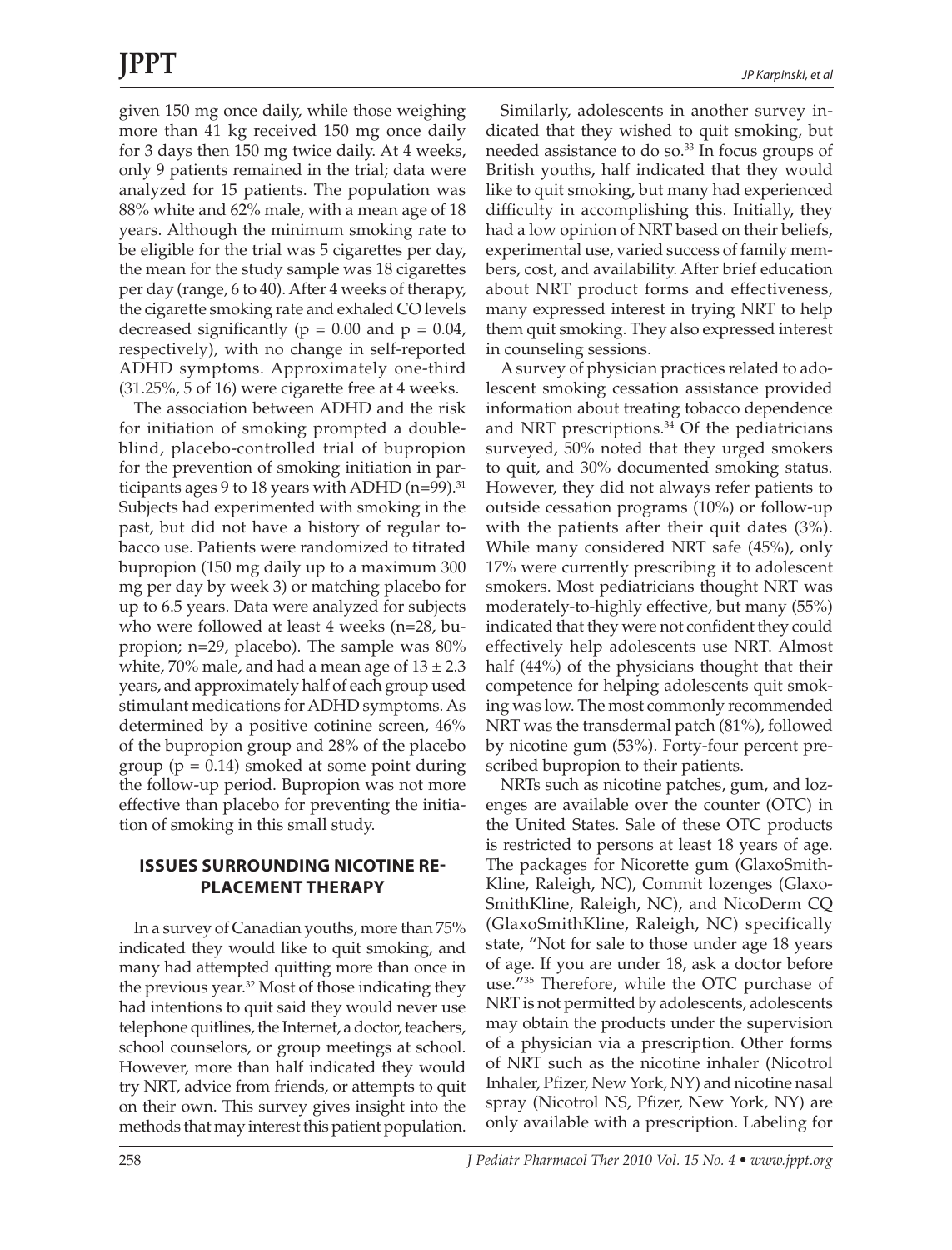the nicotine nasal spray does not recommend use in patients younger than 18 years because it has not been evaluated for this population.<sup>36</sup> However, inherent in the Nicotrol Inhaler labeling is the recognition that while none of the NRT products have been evaluated for those younger than 18 years, there does not seem to be medical risk for nicotine-dependent adolescents who use them. The labeling states that if potential benefit outweighs risk, the inhaler may be used in older adolescents for tobacco dependence.37

The authors of one critique of NRT regulatory practices endorsed the sale of NRT to patients younger than 18 years and proposed the age limit be lowered to 12 years of age.<sup>38</sup> The authors recognized that these patients are already being exposed to nicotine in a more dangerous way through cigarette smoking, are dependent upon nicotine, and will require the best available therapies to overcome their addiction (including NRT). It was the authors' belief that if the patient is ready to quit, the patient should not be denied therapy on the basis of an arbitrarily chosen age restriction. Additional support for the expanded access of NRT to adolescents is provided by a cross-sectional survey of drug counselors  $(n=501).^{39}$  The results of this survey indicated a low rate of NRT abuse (4.6%).

Access has been recognized as a potential barrier for adolescents to obtain NRT.38,40 In a mock buying scenario study, the ability of a minor to purchase OTC nicotine patches and gum was assessed.40 A 15-year old female attempted to buy these products without identification in 207 businesses in Memphis, Tennessee. In stores that stocked both gum and patches (n=165), the buyer was able to purchase the product in most stores (81%). While assistance from store personnel was required in approximately half (58%) of the stores, age verification was not performed in most (79%). The pharmacist was the second most common person to provide this assistance (30%). If she was asked her age, the store was less likely to sell the product versus stores where she was not asked (9% vs 99%,  $p < 0.001$ ). The authors concluded that the age restrictions did not present a large barrier to adolescents obtaining NRT products. However, they suggest that efforts to promote proper use of NRT (e.g., by the pharmacist) could be incorporated at the point of sale.

While access to NRT may be a hurdle to overcome, this must be weighed against inappropri-

ate use. A survey was conducted of 11<sup>th</sup> grade students to estimate NRT use in both smoking and nonsmoking adolescents and to determine how and why they used NRT.<sup>41</sup> The report included surveys from 4,078 students (54.9% of those who never smoked, 26% experimental smokers, 13.1% regular smokers, and 5.9% former smokers). The use of nicotine gum or patches was reported by 5.3% of the total group; 16% of this subgroup used it every day. NRT was used by less than 1% of those who had never smoked, but they represented 18% of those reporting use of NRT. The reasons for using NRT included trying to quit smoking (28.2%) and using it when they could not smoke (22.4%). Approximately 30% used NRT concurrently while smoking. The results of this survey indicate several conclusions, including that many adolescents want to quit smoking and seek out pharmacologic therapy to assist them. However, it also indicates that many are not using it according to instructions and are continuing to smoke while using NRT. In addition, use of NRT for reasons other than smoking cessation (e.g., among those who have never smoked) is also occurring. The youths in this study indicated that obtaining NRT was relatively easy through friends, siblings, parents, physicians, or direct self-purchase.

#### **Discussion**

The need for smoking cessation and primary prevention in the adolescent population has been established. What remains unknown is the best way to accomplish this. The studies included in this review are a start, but more are needed to define the role of pharmacotherapy. Many of the studies have been small and short term, and many have not been randomized, blinded, or placebo-controlled. Smoking cessation rates in the trials were less than desirable, with the highest rates, around 30%, in the studies with real-world, outpatient settings. Many studies with NRT had cessation rates less than 15%. Additionally, although cessation of smoking occurred in many of the studies at the end of the treatment phase, longer-term follow-up of the patients demonstrated that many do not remain abstinent after stopping treatment. A recent meta-analysis of tobacco cessation interventions in adolescents concluded that pharmacotherapy trials (n=2) were not effective for maintaining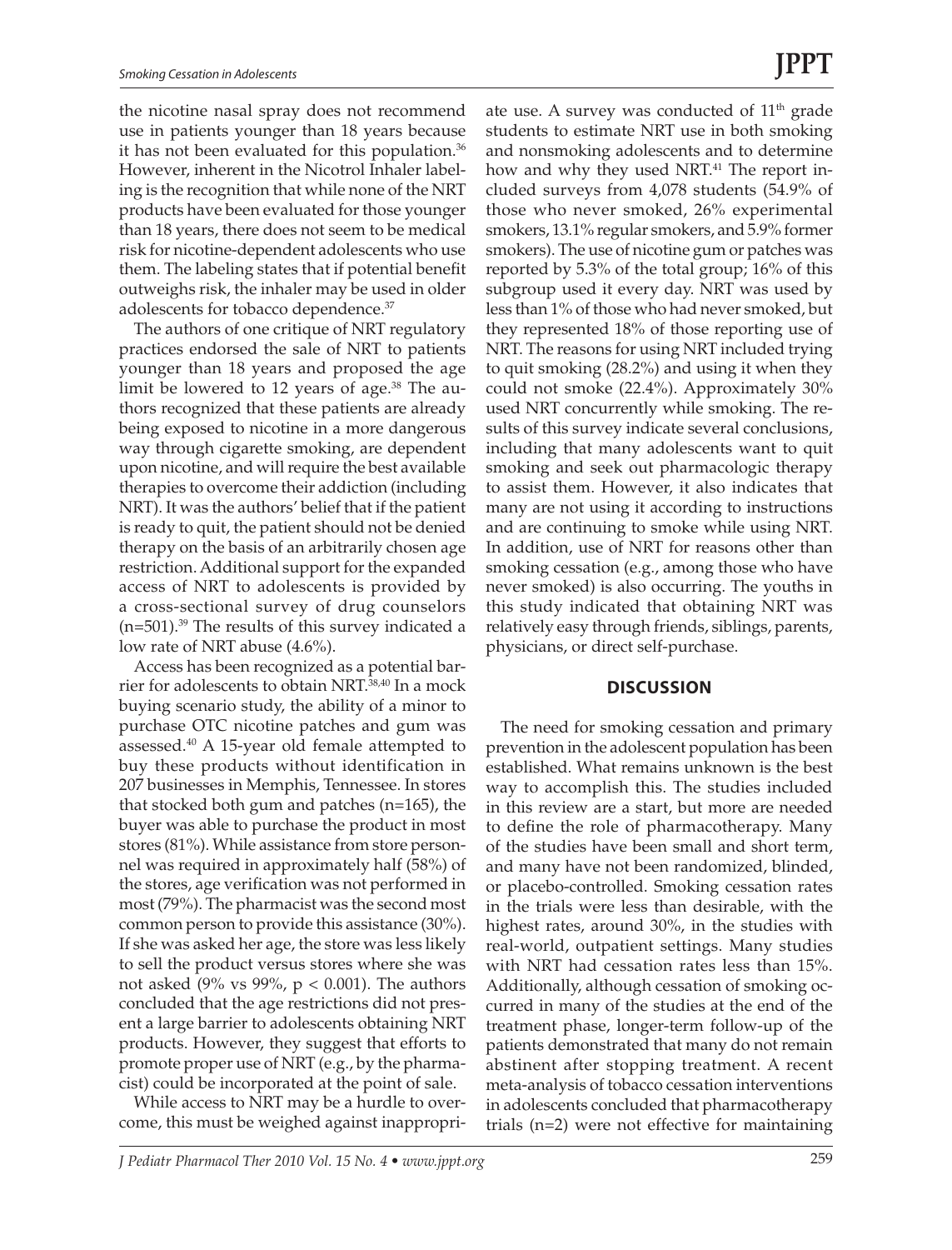## **JPPT**

abstinence at 6 months and recommended more studies with a minimum of 6 months duration.<sup>42</sup> Some of the poor response in the trials reviewed may be explained by poor adherence to therapy, concomitant psychiatric diagnoses, other substance abuse disorders, high baseline smoking rates, and inadequate duration of therapy (i.e., less than 12 weeks). The lack of pharmacokinetic data for these smoking cessation medications in the adolescent population and, therefore, lack of accurate dosing, may also lead to poor response. Additionally, many of the subjects in the NRT and bupropion trials lived in homes with other smokers, started smoking at young ages, and had other barriers to successfully quitting. It should be noted that the participants in some of the trials were compensated for participation, which may provide some degree of motivation to enroll in the trial. Parental knowledge of participation in these trials was required for all patients younger than the age of 18 years, which may have limited participation by some adolescents who did not want their parents to know they smoked.

The decision to use pharmacotherapy should be individualized and should be administered in addition to cognitive-behavioral counseling and support. Short-term use of NRT and bupropion did not show major safety issues in the samples studied. While none of the efficacy evidence for pharmacotherapy is overwhelmingly positive, some success was documented and some form of intervention (e.g., psychosocial, behavioral, pharmacologic) is necessary. Either NRT or bupropion may be considered. Patient preference for type of therapy (bupropion vs NRT) and specific NRT (e.g., patch vs gum) should be considered, and the NRT dose should be individualized based on smoking patterns. Patients with concomitant depression may benefit from the antidepressant properties of bupropion. Similarly, patients with ADHD may benefit from the positive effects bupropion may have on ADHD symptoms. In light of recent concerns regarding suicidal ideation in adolescents beginning antidepressant therapy, patients starting bupropion should be carefully monitored for behavioral changes. Bupropion should not be used in patients with eating disorders such as anorexia or bulimia, or in patients with seizure disorders. Although a safety and pharmacokinetic study has been published on varenicline in adolescents, in light of recent safety concerns and a lack of clinical trial data, it may be

best to avoid the use of varenicline outside of a clinical trial until efficacy and longer-term safety data are available for adolescents.

The guidelines published by various groups are divided on the issue of pharmacotherapy for adolescents. Recurrent, frequent assessment of smoking status, encouragement of smoking cessation, and behavioral or counseling interventions are consistently recommended by the guidelines. Support for smoking cessation by parents who smoke is also emphasized and recognized as extremely important for the health of their children. Pharmacists may be in a great position to help the parents quit smoking.

The practitioner recommending NRT should be cognizant of the potential barriers to therapy in the adolescent patient population. They may need to take steps to ensure access, such as providing a written prescription, and collaborating and communicating closely with local pharmacists. In addition to barriers, healthcare providers should also consider the potential for inappropriate use and/or abuse of NRT.

Pharmacists can play an important role with these aspects of patient care. They can ensure access to NRT through proper methods, such as with physician supervision via a prescription. The pharmacist can help the patient by assessing readiness to quit and understanding the appropriate way to use NRT, including quitting procedures with timing of NRT, proper dose selection, management of side effects, and providing psychological support. Pharmacists can also help with appropriate use of bupropion therapy by determining appropriate candidates, counseling the patients about the risks of psychiatric side effects, monitoring the patient for behavioral changes, and optimizing the plan for quitting with the patient. They should also encourage parent and peer involvement and support.

Identifying school or community-based support programs aimed at adolescents may be one such way. Focusing on consequences that may be important to adolescents such as odor, bad breath, cough, teeth and nail discoloration, wrinkles, and perception by others, may be a great way to motivate them to quit. The Monitoring the Future study indicated that most adolescents view cigarette smoking negatively, including that smoking is a dirty habit, smoking reflects poor judgment, and the majority dislike being near people who are smoking.<sup>2</sup> It may be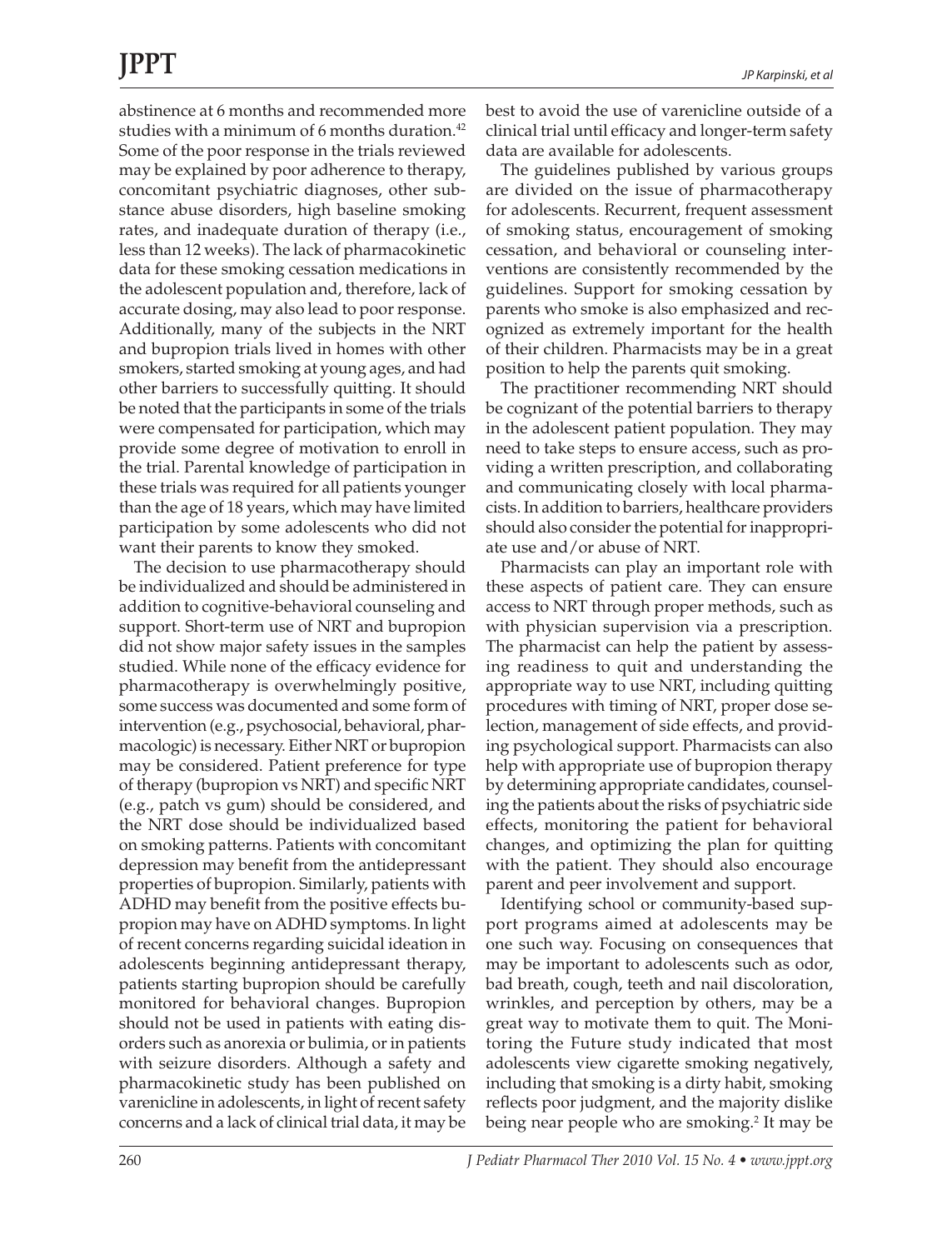| <b>Resource</b>                                                                                                                                    | <b>Organization</b>                              | Location                                                                                                      |
|----------------------------------------------------------------------------------------------------------------------------------------------------|--------------------------------------------------|---------------------------------------------------------------------------------------------------------------|
| <b>Cancer Prevention &amp; Early Detection</b><br>Facts & Figures 2009                                                                             | <b>ACS</b>                                       | http://www.cancer.org/downloads/<br>STT/860009web_6-4-09.pdf                                                  |
| Tobacco Cessation - You Can Ouit<br>Smoking Now!<br>(includes Clinical Practice Guideline)<br>Treating Tobacco Use and Dependence:<br>2008 Update) | U.S. DHHS<br>Office of the<br>Surgeon<br>General | http://www.surgeongeneral.gov/tobacco/<br>http://www.surgeongeneral.gov/tobacco/treating<br>tobacco use08.pdf |
| Healthy People 2010                                                                                                                                | U.S. DHHS                                        | http://www.healthypeople.gov/                                                                                 |
| I Ouit! What to Do When You're Sick of<br>Smoking, Chewing, or Dipping (booklet<br>for young people)                                               | C <sub>DC</sub>                                  | http://www.cdc.gov/tobacco/quit_smoking/how_to_<br>quit/iquit/index.htm                                       |
| Youth Tobacco Cessation: A Guide for<br><b>Making Informed Decisions</b>                                                                           | <b>CDC</b>                                       | http://www.cdc.gov/tobacco/quit_smoking/cessation/<br>youth_tobacco_cessation/index.htm#                      |
| <b>Youth Tobacco Prevention Resource</b><br>Website                                                                                                | CDC.                                             | http://www.cdc.gov/tobacco/youth/index.htm                                                                    |

*\*ACS indicates American Cancer Society; CDC, Centers for Disease Control and Prevention; and U.S. DHHS, United States Department of Health and Human Services.*

of particular importance to some adolescents that most indicated they would prefer to date people who do not smoke  $(81\% \text{ of } 8^{\text{th}} \text{ graders}, 80\% \text{ of } 10^{\text{th}} \text{ m}$ graders, and 75% of 12th graders).

Follow-up is essential during smoking cessation attempts. The pharmacist is in a great position to inquire about success, motivate if relapse occurs, and reassess the therapeutic plan as needed. The pharmacist also has a responsibility to monitor for misuse of NRT, in both smoking and nonsmoking adolescents. Because adolescents become quickly dependent on nicotine, primary prevention strategies should also be incorporated into practice. These may include not selling cigarettes or other forms of tobacco in the pharmacy, displaying posters and models that depict consequences of tobacco use, regularly assessing smoking status, reinforcing abstinence, encouraging open communication, and being a positive role model by not smoking. Several online resources are available to aid the pharmacist with smoking cessation initiatives (Table 4).

#### **Conclusion**

Smoking remains a problem in the adolescent population, and national organizations are emphasizing the resources to help them quit. There is an overall lack of large, long-term studies evaluating the use of pharmacotherapy for

smoking cessation in the adolescent population. However, some evidence exists from short-term trials that bupropion and NRT are beneficial to aid adolescents in smoking cessation and to reduce the number of cigarettes smoked per day. The decision to use pharmacotherapy should be individualized and should be combined with psychosocial and behavioral interventions. The pharmacist can play a large role in adolescent smoking cessation efforts.

**DISCLOSURE** The authors declare no conflicts or financial interest in any product or service mentioned in the manuscript, including grants, equipment, medications, employment, gifts, and honoraria.

#### **References**

- 1. Centers for Disease Control and Prevention. Youth Risk Behavior Surveillance -- United States, 2009. Surveillance Summaries, 2009. MMWR Morb Mortal Wkly Rep. 2010; 59(SS-5):1-148.
- 2. Johnston LD, O'Malley PM, Bachman JG, et al. (Press Release, December 14, 2009). "Smoking continues gradual decline among U.S. teens, smokeless tobacco threatens a comeback." University of Michigan News Service: Ann Arbor, MI. Available at http:// www.monitoringthefuture.org. Accessed September 19, 2010.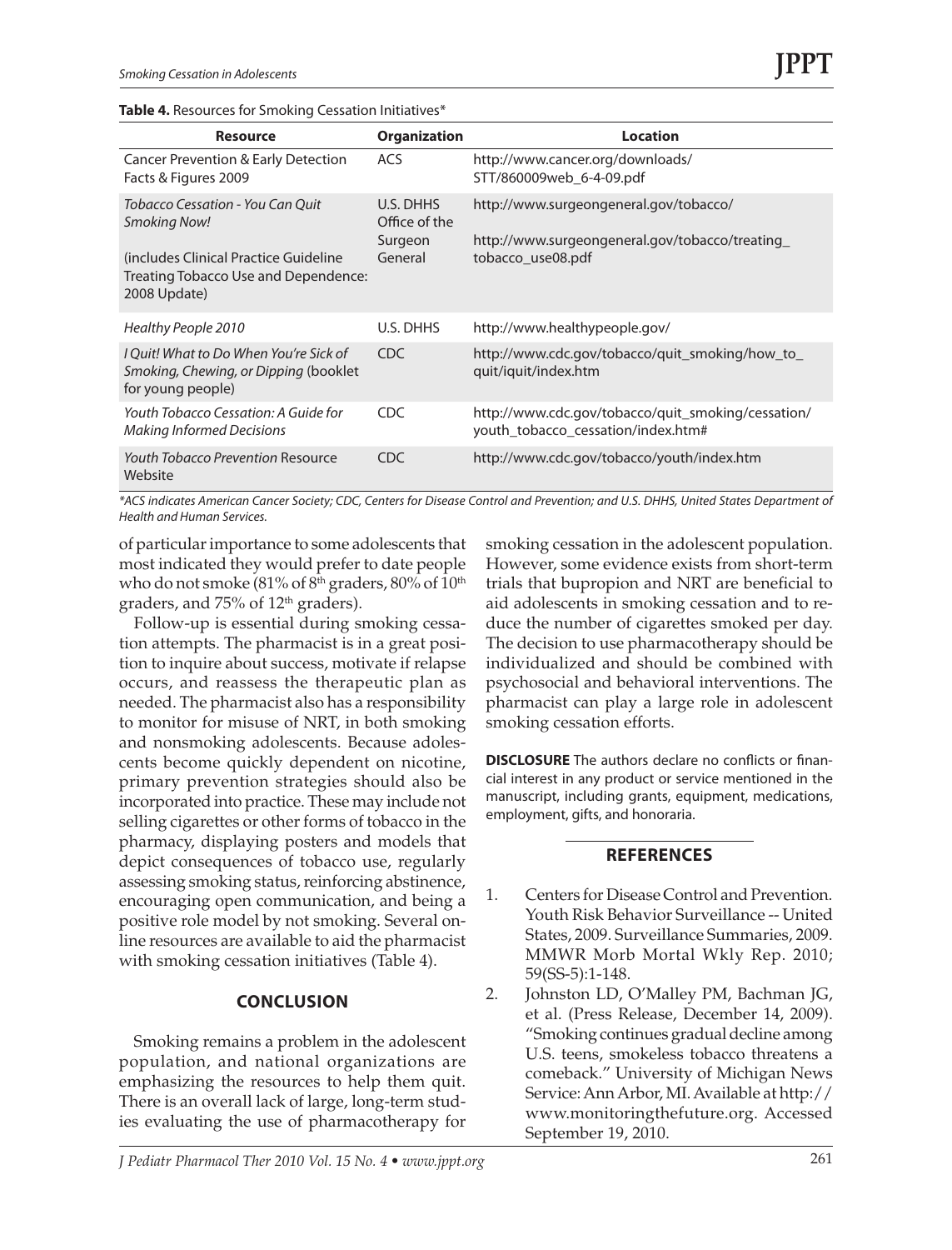# **JPPT**

- 3. U.S. Department of Health and Human Services: Substance Abuse and Mental Health Services Administration. Results from the 2008 National Survey on Drug Use and Health: National Findings. Office of Applied Studies. Available at: http://www.oas.samhsa.gov/ nsduh/2k8nsduh/2k8Results.cfm#1.1 Accessed September 19, 2010.
- 4. Hahn EJ, Rayens MK, Chaloupka FJ, et al. Projected smoking—related deaths among U.S. youth: a 2000 update. Available at: http://www.impacteen.org/ ab\_RPNo22\_2002.htm. Accessed September 19, 2010.
- 5. Sims TH. The Committee on Substance Abuse. Technical Report—Tobacco as a substance of abuse. Pediatrics. 2009;124:e1045- 1053.
- 6. Centers for Disease Control and Prevention. Preventing tobacco use among young people: a report of the Surgeon General. Atlanta, GA: U.S. Department of Health and Human Services, Centers for Disease Control and Prevention, National Center for Chronic Disease Prevention and Health Promotion, Office on Smoking and Health; 1994.
- 7. The health consequences of smoking: a report of the Surgeon General. Atlanta, GA: U.S. Department of Health and Human Services, Centers for Disease Control and Prevention, National Center for Chronic Disease Prevention and Health Promotion, Office on Smoking and Health; 2004.
- 8. Centers for Disease Control and Prevention. High School Students Who Tried to Quit Smoking Cigarettes—United States, 2007. MMWR Morb Mortal Wkly Rep 2009;58:428-431.
- 9. Heatherton TF, Kozlowski LT, Frecker RC, FagerstrÖm KO. The FagerstrÖm Test for nicotine dependence: a revision of the FagerstrÖm Tolerance Questionnaire. Br J Addict 1991;86:1119-1127.
- 10. American Cancer Society. Cancer Prevention & Early Detection Facts & Figures 2009. Atlanta, GA: American Cancer Society, 2009.
- 11. U.S. Department of Health and Human Services. *Healthy People 2010*. 2nd ed. With Understanding and Improving Health and Objectives for Improving Health. 2 vols. Washington, DC: U.S. Government Printing Office, November 2000.
- 12. Fiore MC, Jaén CR, Baker TB, et al. Treating Tobacco Use and Dependence: 2008 Update. Clinical Practice Guideline. Rockville, MD: U.S. Department of Health and Human Services. Public Health Service. May 2008.
- 13. Veterans Administration, Department of Defense. VA/DoD clinical practice guideline for the management of tobacco use. Washington (DC): Department of Veteran Affairs; 2004 Jun.
- 14. Institute for Clinical Systems Improvement (ICSI). Healthcare Guideline: Preventive services for children and adolescents, 15<sup>th</sup> edition. Bloomington (MN): Institute for Clinical Systems Improvement; 2009 Oct.
- 15. National Institute for Health and Clinical Excellence (NICE). Smoking cessation services in primary care, pharmacies, local authorities and workplaces, particularly for manual working groups, pregnant women and hard to reach communities. London (UK): National Institute for Health and Clinical Excellence (NICE); 2008 Feb.
- 16. Zyban Package insert. Research Triangle Park, NC: GlaxoSmithKline; 2009 Jul.
- 17. Smith TA, House RF, Crogham IT, et al. Nicotine patch therapy in adolescent smokers. Pediatrics 1996;98:659-667.
- 18. Hurt RD, Crogham GA, Beede SD, et al. Nicotine patch therapy in 101 adolescent smokers. Arch Pediatr Adolesc Med 2000;154:31-37.
- 19. Hanson K, Allen S, Jensen S, et al. Treatment of adolescent smokers with the nicotine patch. Nicotine Tob Res 2003;5:515-526.
- 20. Moolchan ET, Robinson RL, Ernst M, et al. Safety and efficacy of the nicotine patch and gum for the treatment of adolescent tobacco addiction. Pediatrics 2005;115:e407-414.
- 21. Rubinstein ML, Benowitz NL, Auerback GM, et al. A randomized trial of nicotine nasal spray in adolescent smokers. Pediatrics 2008;122:e595-600.